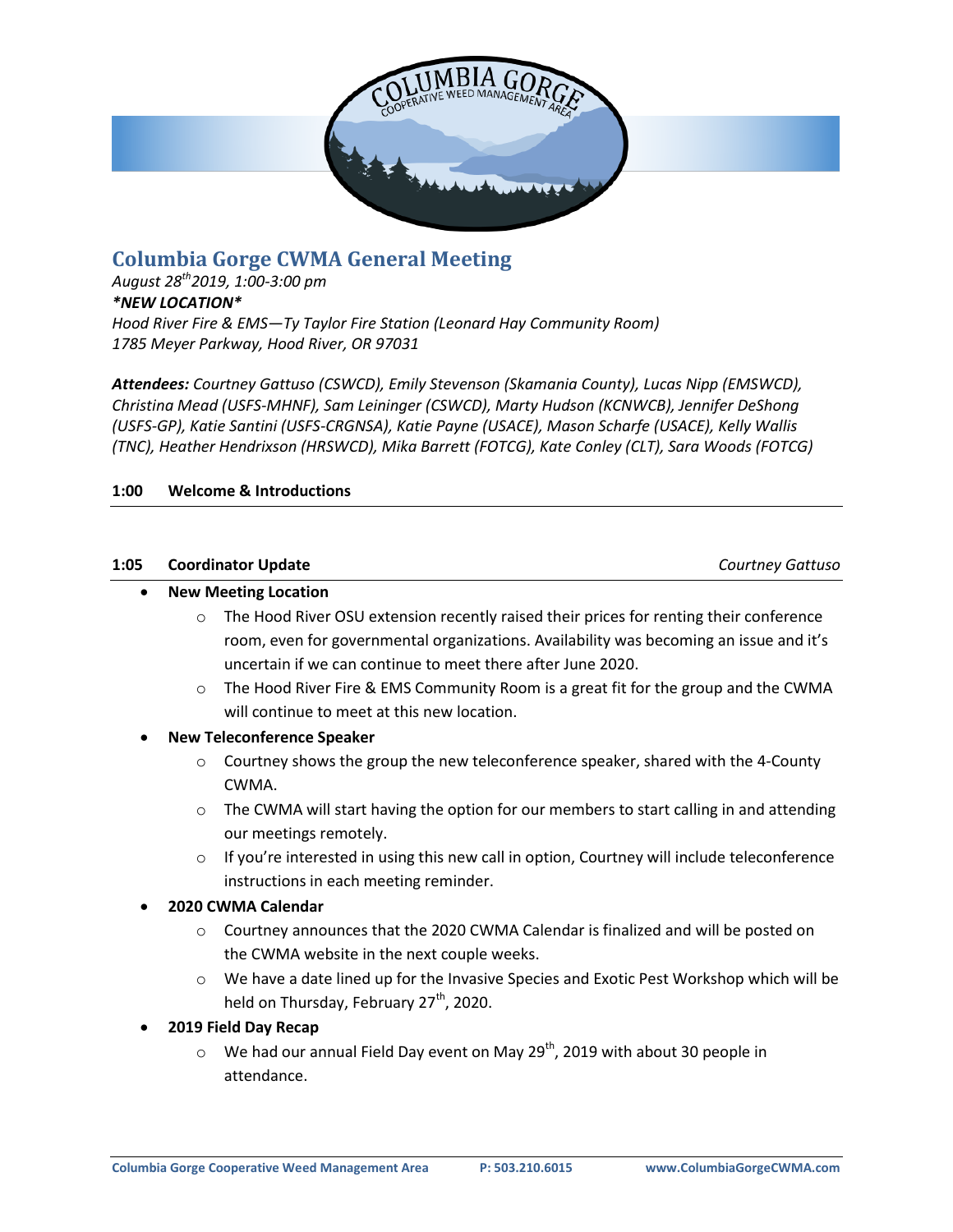- $\circ$  We traveled to different trailheads on the Oregon side of the Gorge to see how different areas were affected by the Eagle Creek Fire.
- $\circ$  Big thank you to our incredible speakers and our attendees for cooperating with rockslides, trail closures, and wearing hardhats all day.

# **Website Updates**

- $\circ$  Courtney will be devoting more time to the website this Fall/Winter, updating content, fixing broken links, and she hopes to start routing members to the website for meeting materials instead of emailed PDFs.
- **Organizational Documents**
	- $\circ$  The CWMA organizational documents (MOU and Management Plan) are expiring at the end of December. Steering Committee has been reviewing the documents and making revisions if needed to make sure we have those in place for 2020.
	- $\circ$  Steering will be sending the updated documents out to our current and hopefully future signatory partners, so keep an eye out for that in a couple weeks.

## **1:15 Leave No Trace** *Mika Barrett*

- Leave No Trace is a nonprofit organization that provides trainings and outreach materials to land managers, friends groups, volunteers, and tourism groups on how to "leave no trace" and provide a stewardship ethic for preserving our natural areas.
- Columbia River Gorge National Scenic Area was nominated as a "Hot Spot" for the week-long Leave No Trace workshop that was held in July, and Mika attended on behalf of the CWMA.
	- o Attendees discussed different recreational impacts that affect the Columbia River Gorge, and invasive species were definitely highlighted as a huge impact to the region.
		- There was lots of conversation with a ton of different partners. There was a hoof pick featured on the swag table!
- Columbia River Gorge Leave No Trace [Hot Spot Final Analysis](https://columbiagorgecwma.files.wordpress.com/2019/09/columbia-river-gorge-hot-spot-final-analysis.pdf)

# **1:25 WIN Update** *Lucas Nipp*

- Lucas Nipp and Christina Mead both serve on the Western Invasives Network Steering Committee.
- Lucas Hunt has recently taken another position and the new WIN Coordinator position was posted, deadline to apply was Monday, August 26<sup>th</sup>.
- Interviews for the position will be conducted soon and the WIN Steering Committee hopes to have the candidate start sometime in September.

# **1:35 Farm Bill Grant** *Emily Stevenson*

- Emily is working on next Farm Bill grant and she just submitted proposals for FY2020 and will know if they received funding in January 2020.
	- o Funding will be given by USDA APHIS, which has been the funding source for Invasive Species Exotic Pest Workshop (requires an invasive "pest" emphasis).
- Stop the Invasion is no longer included in the Farm Bill for 2019 or 2020.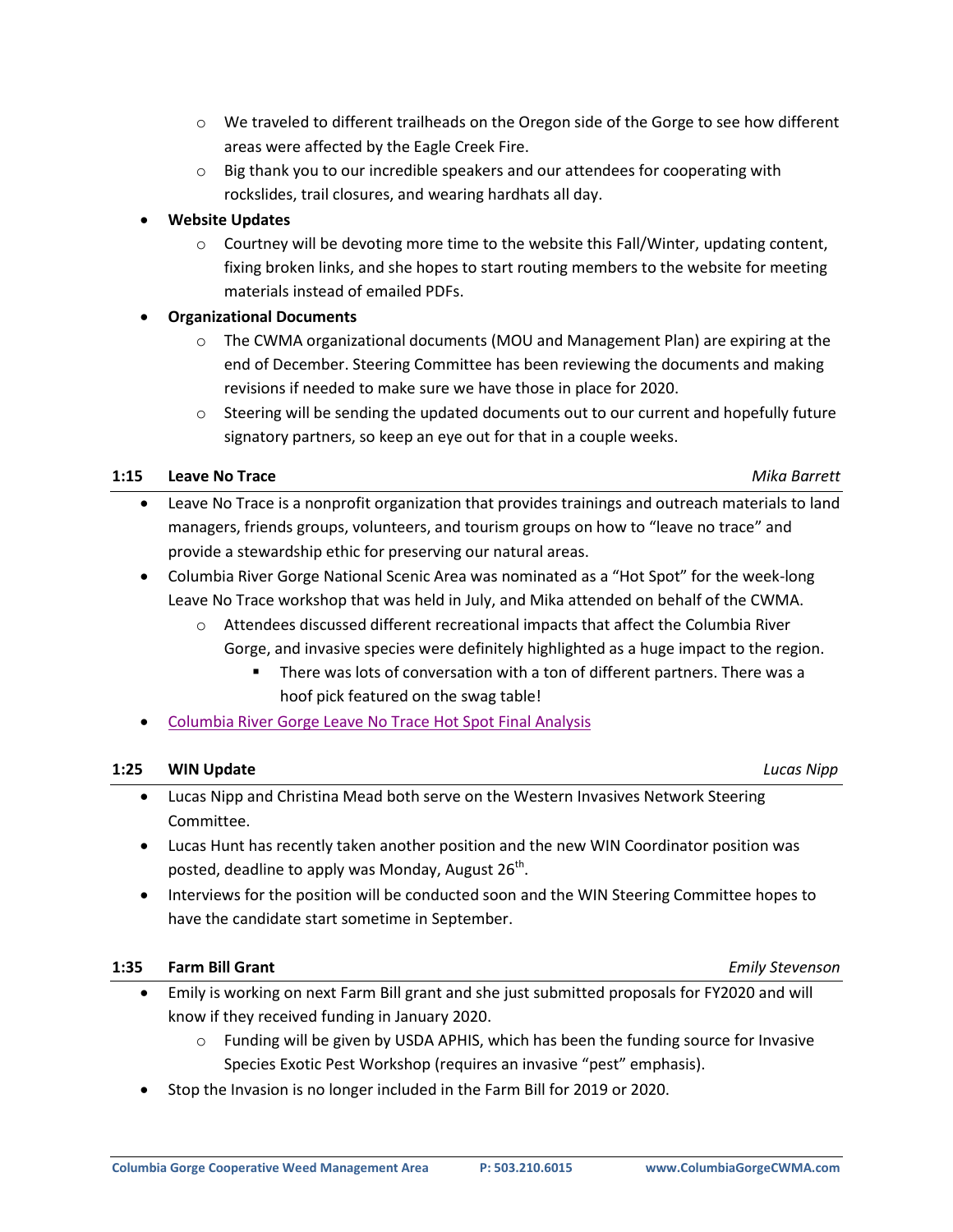- Suggestions for Farm Bill grant include:
	- o Reprint another round of Worst Weeds of the Gorge booklets?
	- o Ordering packable boot brushes for outreach purposes outside of Boot Brush Kick-Off?

### **1:45 Houndstongue Removal Project** *Christina Mead*

- In the early 1990s, there was a fiber optic installation that possibly brought in houndstongue and cattle moved it around.
- Cleaning equipment and pre-treatments are highly important to reduce the spread.
- Matching funds grant was requested to hand remove houndstongue over 200 acres (used as a pilot area study).
	- o Need to do a NEPA analysis of the area before posting fencing.
- Houndstongue is highly toxic to mammals; cows don't eat it but will eat everything else.
- Past weekend had 30 boy scouts hand pulling hound tongue, hand removing seed heads to reduce the biomass.
- **•** Feel free to email Christina (*christina.mead@usda.gov*) for more information or pictures.

#### **1:55 Partner Discussion: Successes & Mishaps of Field Season** *All (5 min limit)*

- Lucas Nipp (EMSWCD)
	- $\circ$  Has been working on garlic mustard and false brome treatments, and eventually knotweed this Fall.
	- o Landslides and bridge closures have been challenging for access in the Gorge.
- Mika Barrett (FOTCG)
	- $\circ$  FOTCG volunteer found garlic mustard at Ponytail Falls, was reported to EMSWCD and got treated. Perfect EDRR success story!
	- o Pulling herb Robert with OPRD on the Eagle Creek Trail, it's invading the rocky slope areas. Also working with ORPD along the 400 Trail
	- o Working near Beacon Rock with Skamania County on blackberry removal with volunteers.
- Sam Leininger (CSWCD)
	- o Puncturevine outreach has led to more reports of the plant.
	- $\circ$  Outreach efforts went viral in Clackamas County, people hate it! The plant that ruined Sam's childhood…
	- o Recently found garlic mustard at the Abernethy Grange at the 4-County CWMA General meeting, was probably brought in by a weed specialist.
	- o Just received PGE grant for CRISP, encourages the group to apply for grants.
- Marty Hudson (KCNWCB)
	- o Working on puncturevine, skeletonweed, and devil's weed.
	- $\circ$  Is interested in root weevil for yellow star thistle populations, Marty offered Klickitat sites for biocontrol release.
- Jennifer DeShong (USFS-GP)
	- o Skamania County and Klickitat County have been kicking butt!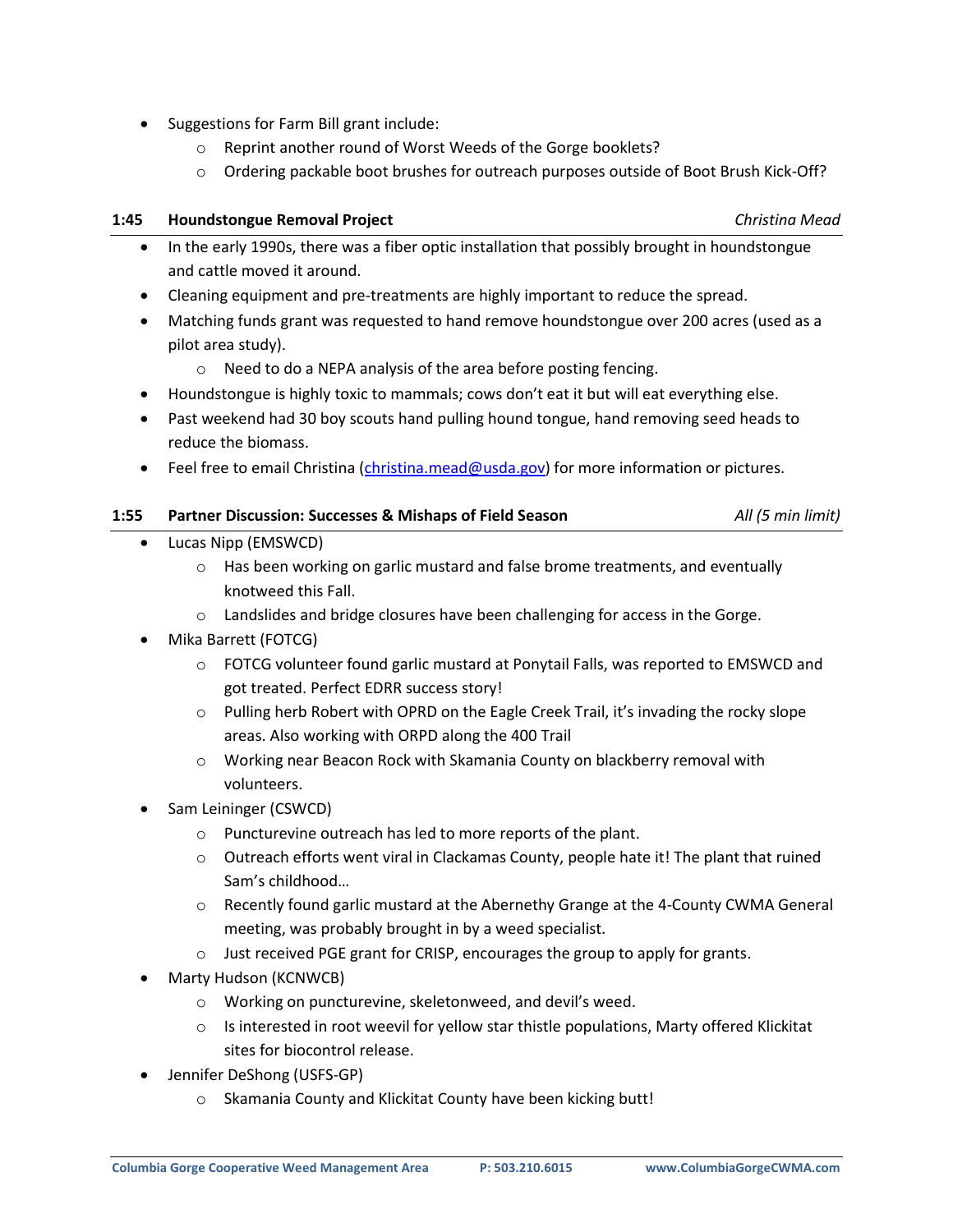- o Working with Forest Engineer on rock pit treatments, found a rare thistle in a rock pit.
- o Moving to a new home and trying to retire this winter (you go girl!)
- o Milestone just got added to the Gifford Pinchot National Forest; Mt. Hood National Forest got it added last year.
- Kate Conley (CLT)
	- o Skeleton weed is biggest concern currently.
	- $\circ$  Using aerial photography to map grass communities; would like to map skeletonweed populations as well.
- Sara Woods (FOTCG)
	- o Been working on yellow star-thistle at Cherry Orchard with Marty and volunteers for years and results show that work has been successful.
	- $\circ$  Biocontrol sites don't seem like a possibility since they have been conducting treatments; need to have untouched populations.
	- o Turtle Haven (western pond habitat) received a grant from USFWS, to remove blackberry, bull frogs and their egg masses.
	- o Puncturevine on the Deschutes River is insane!
- Heather Hendrixson (HRSWCD)
	- o Garlic mustard treatments with Christina Mead from retained receipts fund
	- $\circ$  Received NRCS grant to build pollinator habitat along pipeline (2-3 mile stretch); had some great radio coverage about the project.
		- **EXEL A** Xerces Society and OSU Extension are big partners in the project.
- Kelly Wallis (TNC)
	- o Tom McCall Preserve fall application of rush skeletonweed and first year treatment on ventenata, working with OPRD to collaborate on treatments.
	- o Looking for restoration contactors in the Boardman area.
	- o Was recently a victim of email scam from the Columbia Gorge CWMA email list; the hackers attempted to target TNC funding. Kelly warns the group about very convincing emails that look legit, but aren't.
	- $\circ$  Please report any suspicious emails or potential viruses sent through the CWMA listserv to Courtney [\(columbiagorgecwma@gmail.com\)](mailto:columbiagorgecwma@gmail.com).
- Katie Santini (USFS-CRGNSA)
	- o Gathering information on sites in the Scenic Area to see what weeds are out there, what their extents are, and where to apply for grants.
	- $\circ$  Sarah Callaghan was sorry that she was not able to attend today's meeting.
- Katie Payne and Mason Scharfe (USACE)
	- $\circ$  Urban Nature Partners invasive species "rodeo" for blackberry and ivy in the Fish Hatchery and Dam area was successful.
	- o Pollinator garden for Earth Day was also a big success!
	- o Mishap: received soil that was not weed-free, brought in puncturevine.
		- **Skamania County has helped remove plants, but found more at the parking lot.**
- Courtney Gattuso (CSWCD)